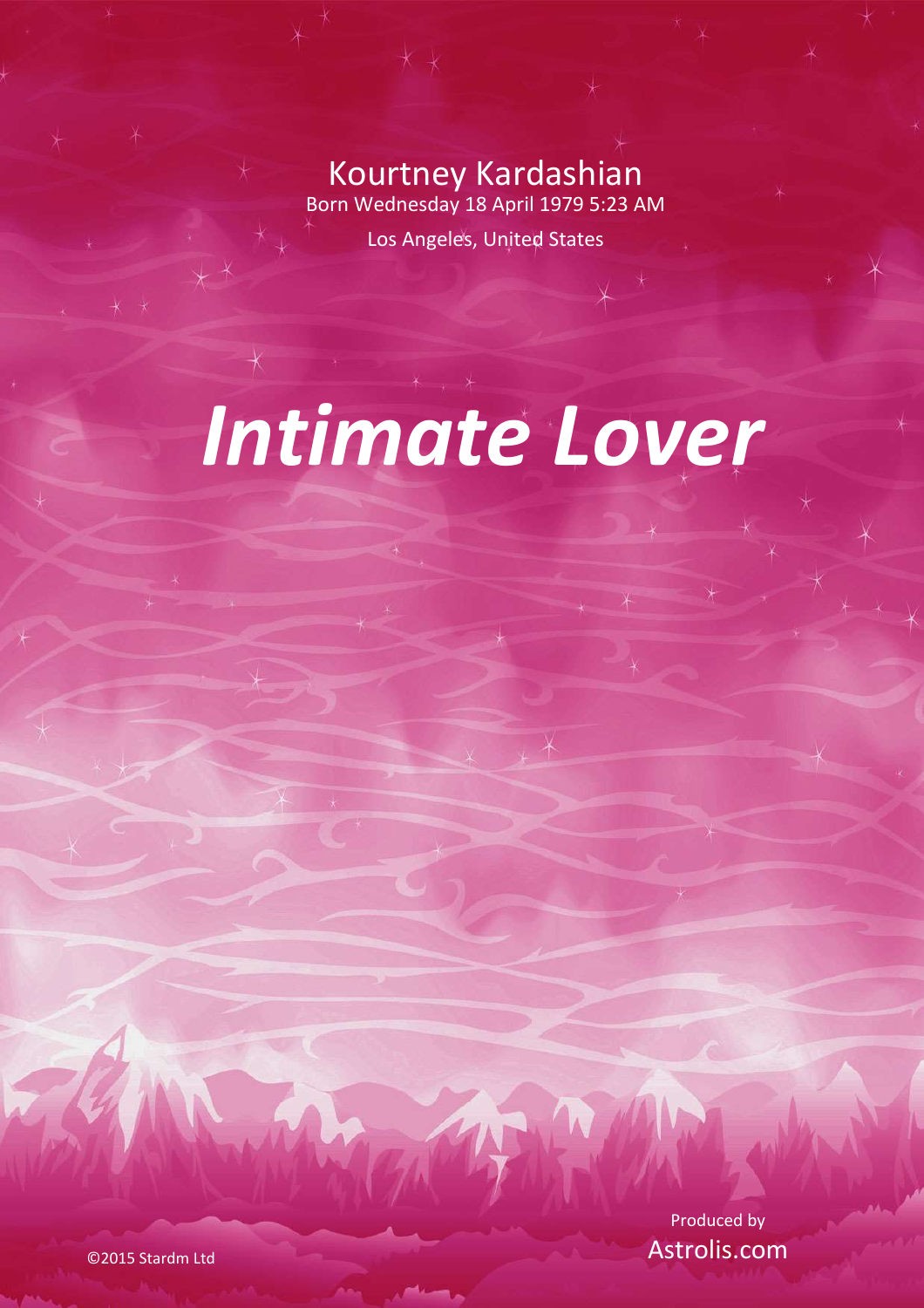

Kourtney Kardashian Born Wednesday 18 April 1979 Local Time 05:23 AM Universal Time 01:23 PM Los Angeles, United States Long:118°14'W Lat:34°03'N

Geocentric Tropical Placidus True Node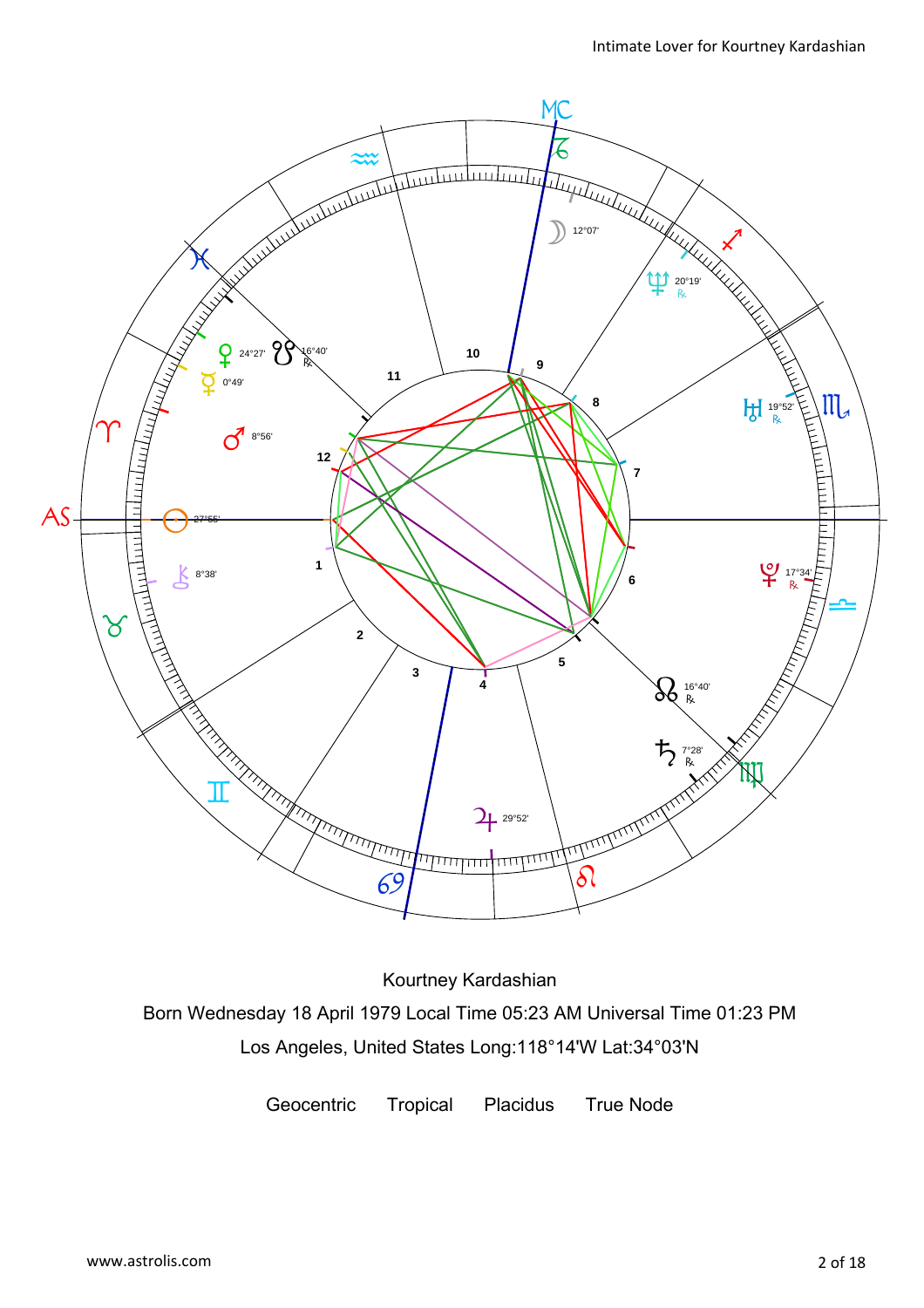8°38' 1st

| Planet/Point               |            | Sign          | Element     | <b>Modality</b> | <b>Position</b> | <b>House</b> |                       |
|----------------------------|------------|---------------|-------------|-----------------|-----------------|--------------|-----------------------|
| $\left( \cdot \right)$     | Sun        |               | Aries       | Fire            | Cardinal        | 27°55'       | 12th                  |
|                            | Moon       | $\mathcal{A}$ | Capricorn   | Earth           | Cardinal        | 12°07'       | 9th                   |
| 革                          | Mercury    |               | Aries       | Fire            | Cardinal        | 0°49'        | 12th                  |
| ¥                          | Venus      | $\chi$        | Pisces      | Water           | Mutable         | 24°27'       | 12th                  |
| ර                          | Mars       |               | Aries       | Fire            | Cardinal        | 8°56'        | 12th                  |
| $\mathcal{L}_{\mathsf{H}}$ | Jupiter    | 69            | Cancer      | Water           | Cardinal        | 29°52'       | 4th                   |
| $\bm{\bar{5}}$             | Saturn     | Щ             | Virgo       | Earth           | Mutable         | 7°28' R      | 5th                   |
| ਮ੍ਹਿ                       | Uranus     | $\mathbb{II}$ | Scorpio     | Water           | Fixed           | 19°52' R     | 7th                   |
| Ψ                          | Neptune    |               | Sagittarius | Fire            | Mutable         | 20°19' R     | 8th                   |
| ೪                          | Pluto      | یمی           | Libra       | Air             | Cardinal        | 17°34' R     | 6th                   |
| AS                         | Ascendant  |               | Aries       | Fire            | Cardinal        | 27°56'       | $\sim$                |
| MC.                        | MidHeaven  | $\mathcal{F}$ | Capricorn   | Earth           | Cardinal        | 17°08'       | $\tilde{\phantom{a}}$ |
| 88                         | North Node | Щ             | Virgo       | Earth           | Mutable         | 16°40' R     | 6th                   |

## Planetary Positions

## House Cusp Positions

Earth

Fixed

| House           | Sign          | Position        | House            | Sign                       | Position |
|-----------------|---------------|-----------------|------------------|----------------------------|----------|
| 1st             | $\bm{\gamma}$ | 27°56'          | 7th              | $\rightleftharpoons$       | 27°56'   |
| 2 <sub>nd</sub> | $\mathbb T$   | 0°21'           | 8th              | $\boldsymbol{\mathcal{Z}}$ | 0°21'    |
| 3rd             | $\mathbb I$   | $24^{\circ}42'$ | 9th              | $\boldsymbol{\mathcal{Z}}$ | 24°42'   |
| 4th             | 69            | 17°08'          | 10th             | $\overline{A}$             | 17°08'   |
| 5th             | $\delta l$    | 12°06'          | 11 <sub>th</sub> | $\widetilde{\sim}$         | 12°06'   |
| 6th             | ЩI            | 14°37'          | 12th             | $\bm{\mathcal{H}}$         | 14°37'   |

| <b>Element Emphasis - Total Points</b> |  |
|----------------------------------------|--|
|----------------------------------------|--|

Chiron  $\gamma$  Taurus

## Modality Emphasis - Total Points

|  |  | Air Fire Earth Water Cardinal Fixed Mutable |  |
|--|--|---------------------------------------------|--|
|  |  | 1 15 8 6 23 1 6                             |  |

## Planetary Weight Point System

| Sun & Moon            |                         | 4 points each Uranus, Neptune & Pluto | 1 point each |
|-----------------------|-------------------------|---------------------------------------|--------------|
| Mercury, Venus & Mars |                         | 3 points each Ascendant (Rising Sign) | 4 points     |
| Jupiter & Saturn      | 2 points each Midheaven |                                       | 2 points     |

 $\mathbf{k}$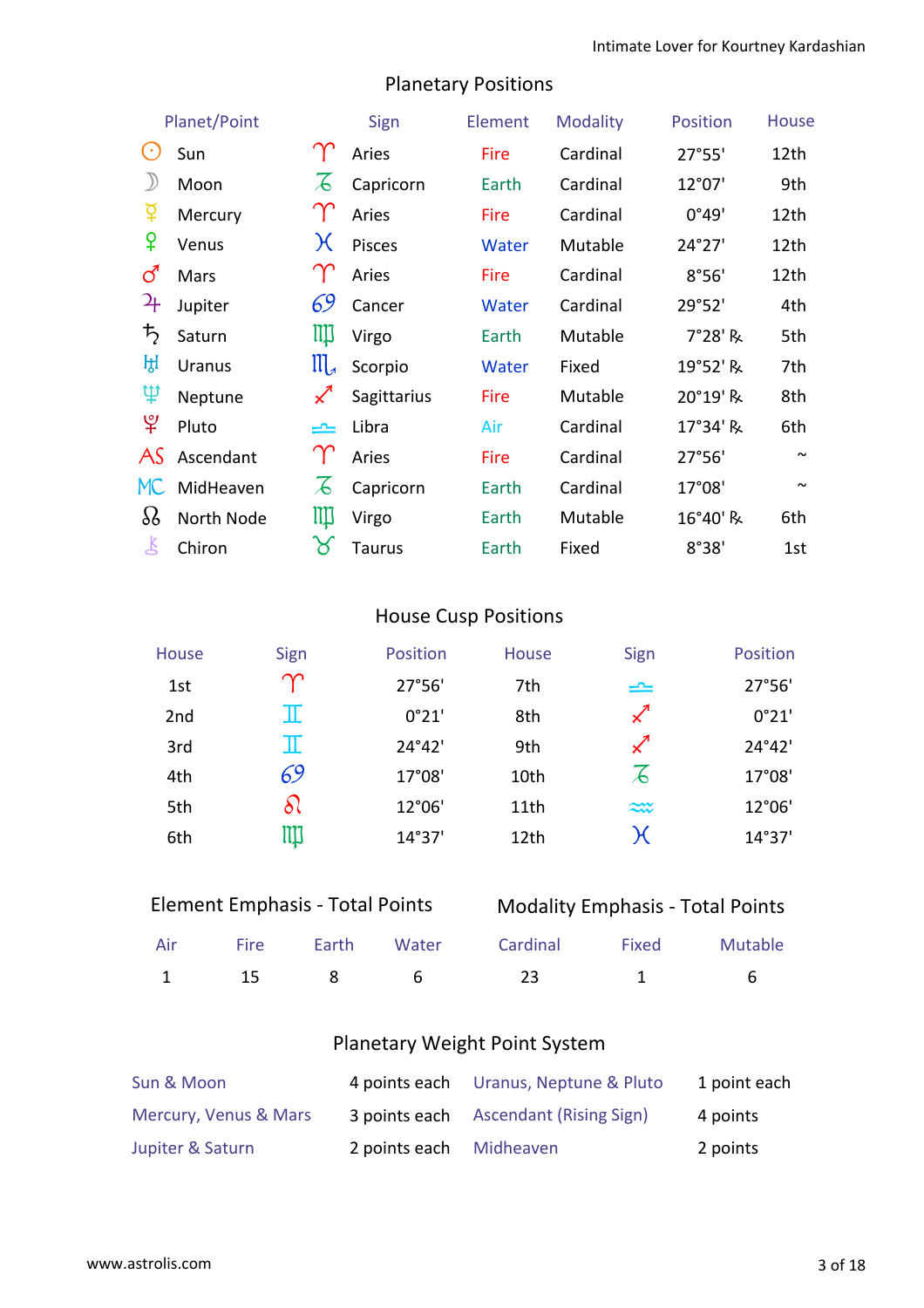

| $_{\odot}$                                                                                                   |                          | 4              | Sun Square Jupiter                 |
|--------------------------------------------------------------------------------------------------------------|--------------------------|----------------|------------------------------------|
| ⊙                                                                                                            | Λ                        | Ψ              | Sun Trine Neptune                  |
| $_{\odot}$                                                                                                   |                          | ය AS           | <b>Sun Conjunction Ascendant</b>   |
| $\mathcal{D}$                                                                                                |                          | <b>ි</b>       | <b>Moon Square Mars</b>            |
| $\mathcal{D}$                                                                                                | $\wedge$                 | $\bm{\bar{5}}$ | <b>Moon Trine Saturn</b>           |
| $\mathcal{D}$                                                                                                | п                        | ¥              | Moon Square Pluto                  |
| $\mathcal{D}% _{T}=\mathcal{D}_{T}\!\left( a,b\right) ,\mathcal{D}_{T}=\mathcal{D}_{T}\!\left( a,b\right) ,$ | ර                        | <b>MC</b>      | Moon Conjunction MidHeaven         |
| $\mathcal{D}$                                                                                                | ∧                        | ஃ              | Moon Trine North Node              |
| $\mathcal{D}$                                                                                                | Λ                        | Å              | <b>Moon Trine Chiron</b>           |
| ₫                                                                                                            | đ                        | ¥              | <b>Mercury Conjunction Venus</b>   |
| ₫                                                                                                            | Λ                        | 4              | <b>Mercury Trine Jupiter</b>       |
| ¥                                                                                                            | ∧                        | 4              | Venus Trine Jupiter                |
| ¥                                                                                                            | ∧                        | ਸ਼੍ਰਮ          | <b>Venus Trine Uranus</b>          |
| ¥                                                                                                            | п                        | Ψ              | Venus Square Neptune               |
| ¥                                                                                                            | ൙                        | B              | <b>Venus Opposition North Node</b> |
| ¥                                                                                                            |                          | Ľ              | Venus Semisquare Chiron            |
| ්                                                                                                            | $\overline{\mathcal{N}}$ | $\bm{\bar{r}}$ | <b>Mars Quincunx Saturn</b>        |
| ර                                                                                                            | $\checkmark$             | 飞              | Mars Semisextile Chiron            |
| 24                                                                                                           |                          | AS.            | Jupiter Square Ascendant           |
| 24                                                                                                           |                          | B              | Jupiter Semisquare North Node      |
| $\ddagger$                                                                                                   | Λ                        | Ŗ              | <b>Saturn Trine Chiron</b>         |

 $\mathbb{H} \vee \mathbb{P}$  Uranus Semisextile Neptune

#### Planet Aspect List

|                            |                                  |               | は * MC Uranus Sextile MidHeaven        |
|----------------------------|----------------------------------|---------------|----------------------------------------|
|                            | $H \times \mathcal{B}$           |               | Uranus Sextile North Node              |
| Ψ                          |                                  | $*$ ¥         | Neptune Sextile Pluto                  |
| Ψ                          |                                  |               | $\triangle$ AS Neptune Trine Ascendant |
| Ψ                          |                                  | ⊓ აა          | Neptune Square North Node              |
| ょ                          |                                  |               | MC Pluto Square MidHeaven              |
|                            | $\mathcal{L} \times \mathcal{S}$ |               | Pluto Semisextile North Node           |
| AS $\triangleleft$ $\odot$ |                                  |               | <b>Ascendant Conjunction Sun</b>       |
| $AS$ $\Box$                |                                  | $\rightarrow$ | Ascendant Square Jupiter               |
| MC <sub>d</sub>            |                                  | $\mathcal{D}$ | MidHeaven Conjunction Moon             |
| $MC \times H$              |                                  |               | MidHeaven Sextile Uranus               |
| $MC$ $\Box$                |                                  | ஂ             | MidHeaven Square Pluto                 |
| MC $\wedge$                |                                  | ℅             | MidHeaven Trine North Node             |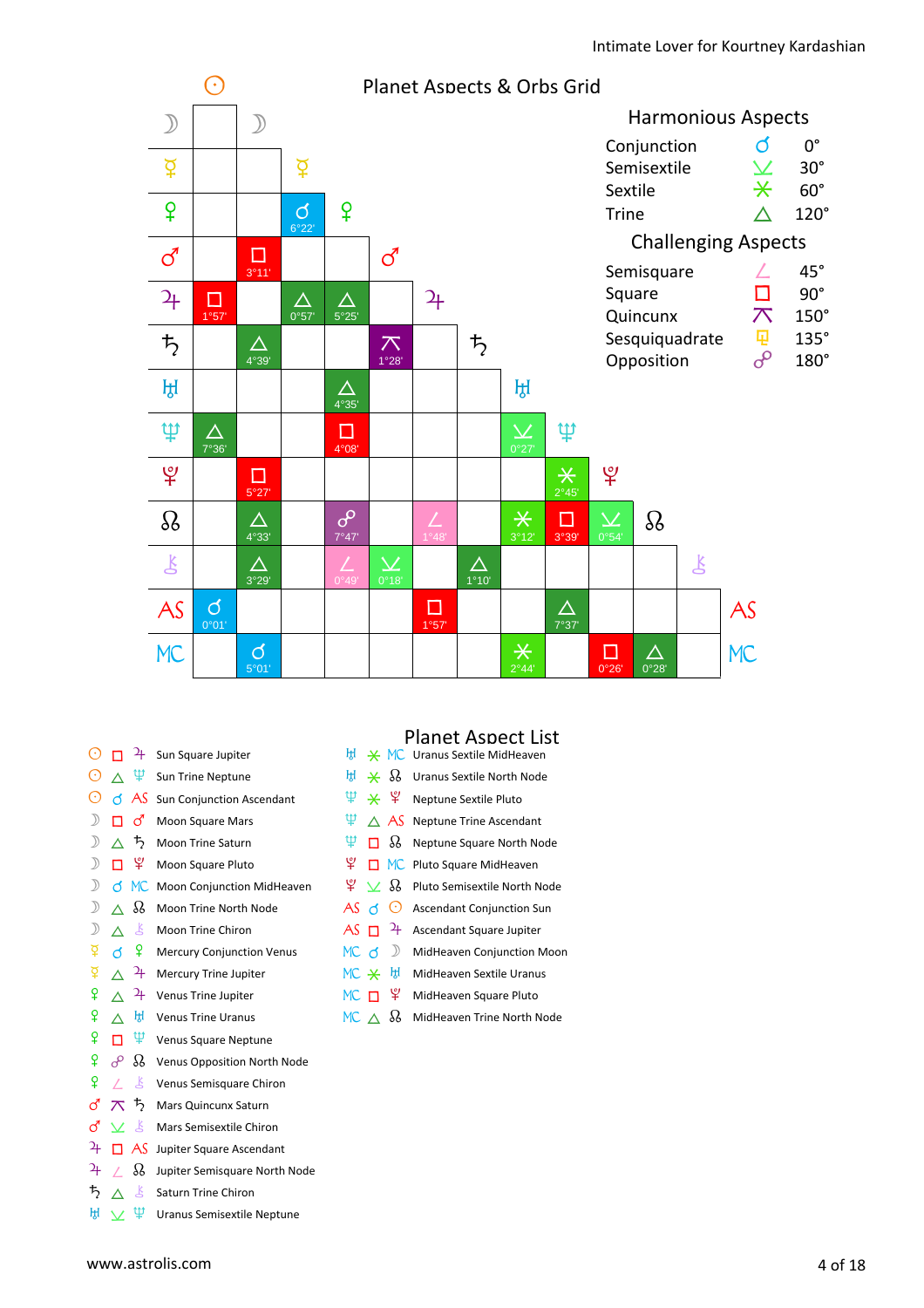#### Hi Kourtney,

Welcome to your Intimate Lover interpretation, please check that the birth details are correct.

This explicit and honest look at an individual's sensuality and their capacity to indulge their sexual fantasies is based on interpretations of the planets and the relationships they form within your horoscope.

The interpretation of the Sun's position signifies what making loves means to you. The Moon's position indicates the way you 'perform' each time you make love. Mercury tells us your thoughts and self-expression when making love. Venus determines what you value and need most in your lovemaking. Mars helps you understand the driving force of your sexuality. Jupiter indicates your capacity and desire for lovemaking. Saturn lets you know where you feel most awkward or inhibited. The other planets Uranus, Neptune and Pluto signify generational aspirations.

The interactions between the planets within your birth chart are called 'Aspects'. These are given a Star Rating from one to five to show their relative importance in your Intimate Lover. To the right of each pair of 'aspect' symbols is a group of five stars; the more dark stars there are the stronger the connection.

#### **Kourtney's sexual nature**

#### **Kourtney's energy level**

#### Fire element strong

You are not afraid to approach your sex life in an active and dynamic way, and well able to take the initiative. You react outwardly (and often spontaneously) and believe in overcoming predicaments through concerted action. You may be inclined to have a hot temperament and it's not difficult for you to be either passionate or alternatively get upset - but you calm down just as easily.

#### **Kourtney's thoughtfulness**

#### Air element weak

You may have difficulty in expressing yourself rationally, not having a wide-ranging view and lacking the necessary insights. Grasping the theoretical side of your sex life is something that completely evades you; with such an absence of a detached viewpoint, you can take things rather too personally and should be aware that you also get hurt fairly easily.

#### **Kourtney's sexual temperament**

#### **Kourtney's capabilities**

#### Cardinal modality strong

You have an imaginative, direct approach to your love-making and are quick to exploit any opportunities or openings you find. This type of approach often means you lack a degree of refinement and sensitivity. However, both mentally and physically you possess much staying power, constantly striving towards obtaining the object of your desire.

#### **Kourtney's consistency**

#### Fixed modality weak

You may find it difficult to focus on one particular activity and feel that any form of restriction, when applied to the way you behave, difficult to accept. Your inability to concentrate or show any form of restraint may be somewhat exasperating for others. Having any real sense of assurance and stability does not come very easily for you.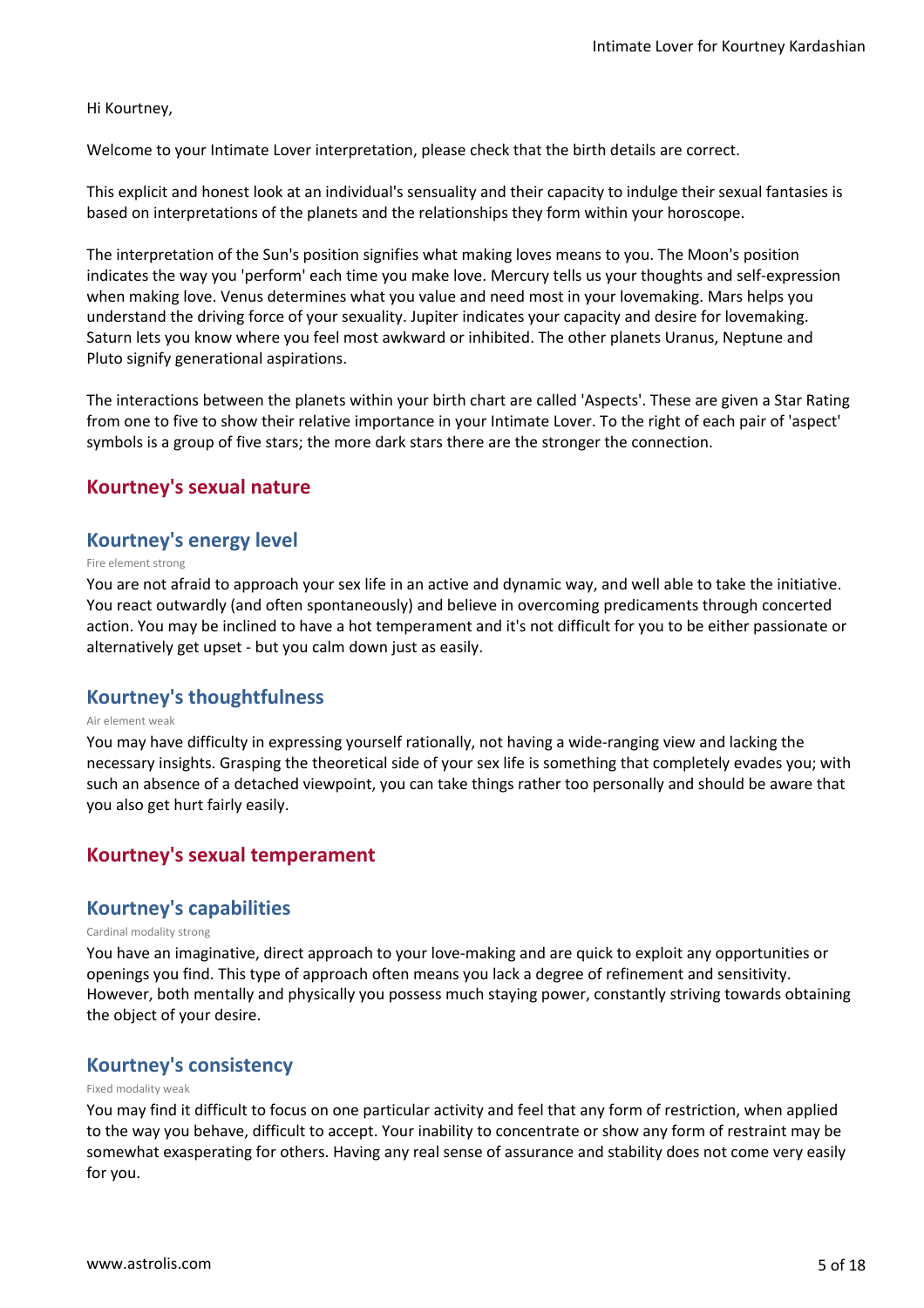## **Kourtney's adaptability**

#### Mutable modality weak

You are lacking in any great sense of subtlety and not very inclined to be as adaptable to certain situations as you might be. This can make you appear to be either rather impatient or otherwise truly oblivious to other people's sexual complexities and any unconventional conduct they may feel inclined towards or have a sexual preference for in their love-making.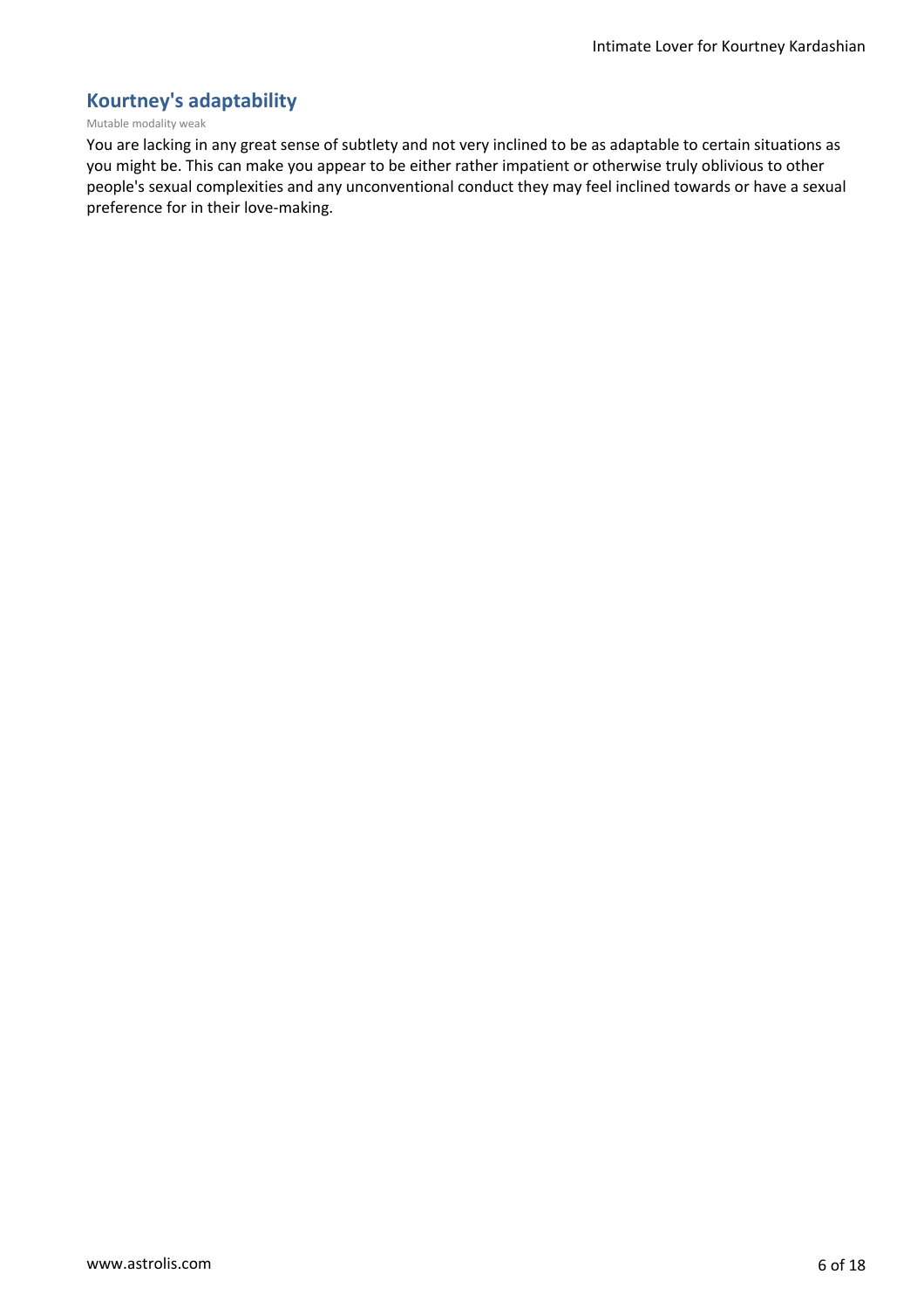## **Kourtney's love-making style**

How others see you - the first impression you give.

## **Pushy** ASM

#### Aries rising

You can be pushy, make the first move, get to the point fast (at times too fast), are passionate, physical, excited, in a hurry, and cool quickly after making love, but you can be ready for more soon afterwards. You often dispense with foreplay preferring the basics that lead to ultra fast orgasm, with an especially high peak. More patience and sensitivity are required to avoid turning off more hesitant, easy-going partners. For longer lasting love you should lay back and not be so forceful.

#### Alternative Rising Sign?

Your Ascendant falls near the cusp of the following sign, so if your birth time is an hour or so later than you have given, you could have Taurus rising.

## **Earthy appeal**  $\overrightarrow{AS\varnothing}$

#### Taurus rising

You have a charismatic, earthy appeal; slow at first but, once aroused, you can be relentless. You have staying power, are affectionate, friendly and inclined towards slow building, intense lovemaking. You can keep going all night with an enthusiastic and inventive partner who is raring to go.

## **Natural - 'Close One' ★★★★★**

#### Ascendant Conjunction Sun

Your manner is so effortless it seems you're totally in command of all you do. You have a good sense of timing and are able to make the first move with consummate ease and assurance or, if required, you could just as easily wait for a more appropriate moment to arrive.

#### **Relentless - 'Close One'** ★★★★☆

#### Ascendant Square Jupiter

Completely ignoring conventional guidelines, you will go right over the top, have high expectations and desire more than is reasonable to hope for. But you should calm down with age!

 $AS \circ O$ 

 $AS \Box 4$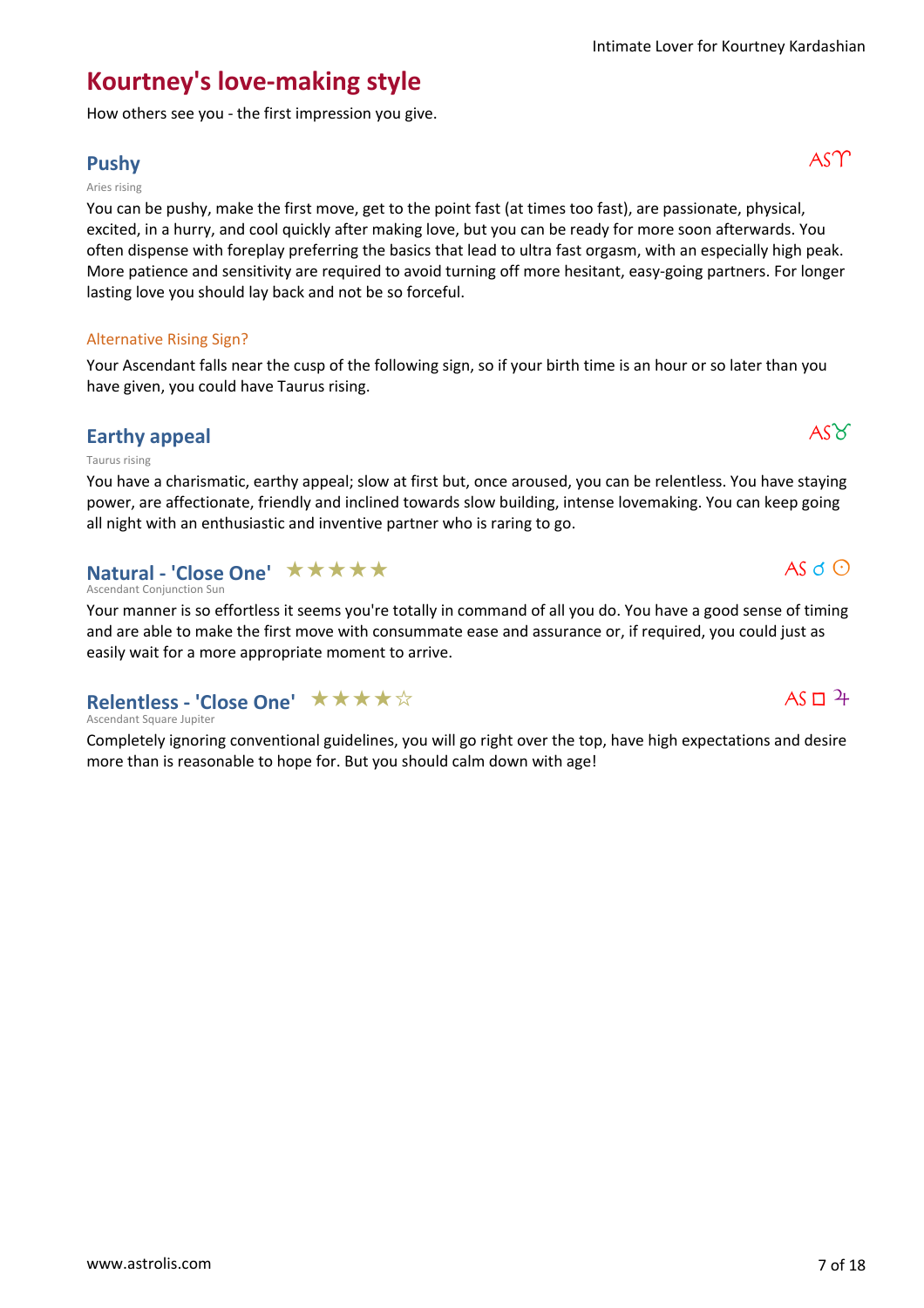$O$ 12<sup>th</sup>

 $O$   $\Box$   $4$ 

 $O \wedge \Psi$ 

## **What making love means to Kourtney**

How you express yourself as an individual.

## **Keen** and an analysis of  $\mathbb{C}[\Upsilon]$

#### Sun in Aries

You like to make the first move but, eager to engage in sex, you can be a bit pushy so need to exercise a little more patience and be more deliberate in your approach. You can leave your partner exhausted and startled, wanting and needing more time and care in your lovemaking technique. Rushing for your own pleasure's sake with high passion and sex drive is OK for you - but you must be more sympathetic to your partner's needs if you do not want to frustrate them.

#### Twelfth House

Forces that are beyond your control; a higher power or ideal.

#### **Clandestine**

Sun in the 12th House

You're a very private person who's difficult to get to know, secretive and with hidden depths that are sometimes unknown even to yourself. To you, lovemaking is an act of self-discovery, so sometimes unsafe or hazardous encounters ensue in your unending search to unravel the mystery that is you. You need a loyal and daring partner in order to flourish.

#### **Practice makes perfect - 'Close One'** ★★★★☆

#### Sun Square Jupiter

Too much - or not enough? Sometimes overwhelming your lover - sometimes leaving them wanting more. It's difficult for you to get your lovemaking just right; but practice can lead to perfection!

### **Spell binding**  $\star \, \forall \, \forall \, \forall \, \forall$

#### Sun Trine Neptune

You have lofty ideas of romance; a dream lover who thrives on passionate feelings of romantic desire and sexual attraction - ever hopeful of the ultimate 'merging' with another.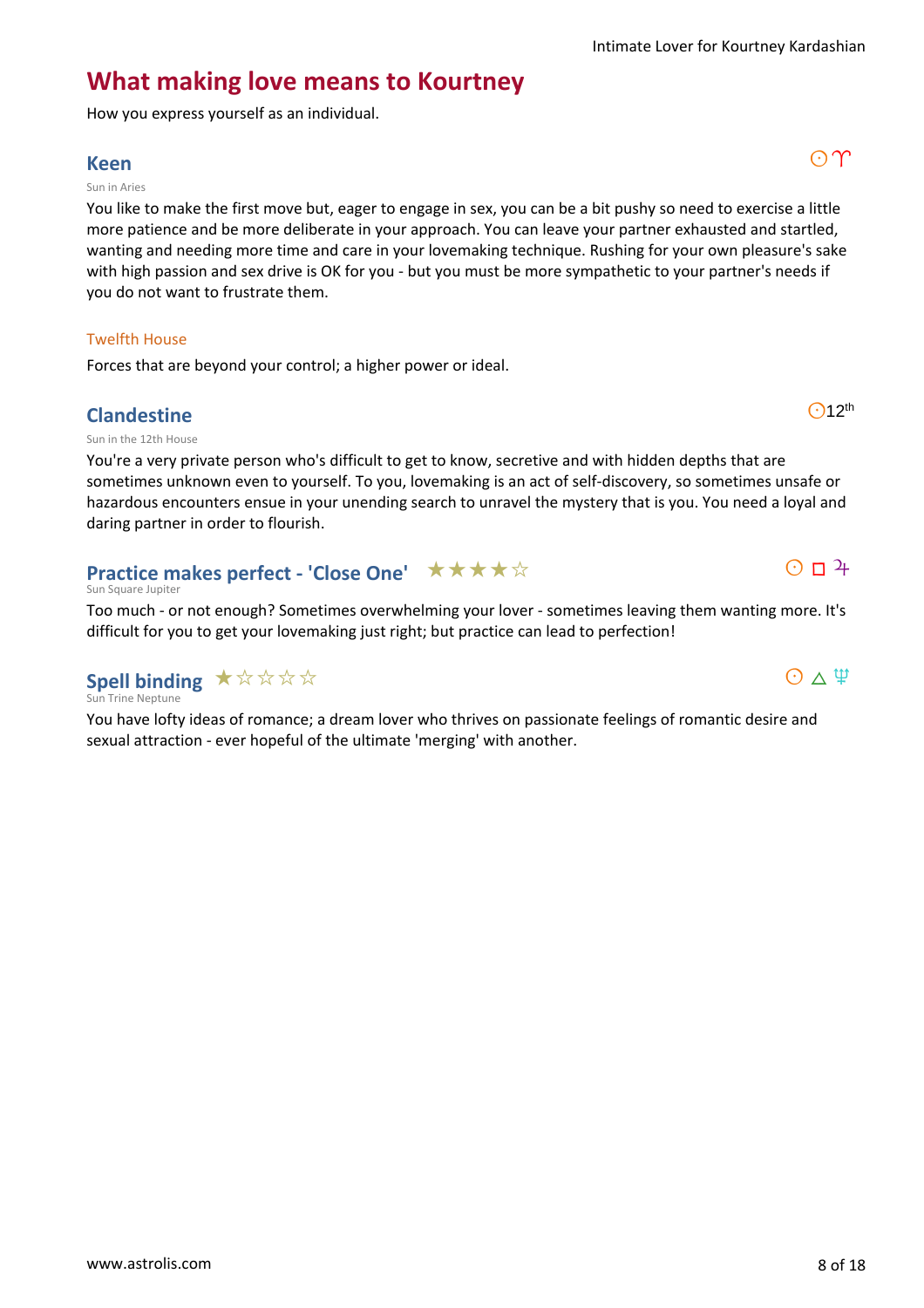# **The way you 'perform' when you make love**

Your immediate reactions; your emotional and compassionate nature.

## **Seeks reassurance** show that the set of  $\mathbb{R}$  is  $\mathbb{S}$  is  $\mathbb{S}$  is  $\mathbb{S}$  is  $\mathbb{S}$  is  $\mathbb{S}$  is  $\mathbb{S}$  is  $\mathbb{S}$  is  $\mathbb{S}$  is  $\mathbb{S}$  is  $\mathbb{S}$  is  $\mathbb{S}$  is  $\mathbb{S}$  is  $\mathbb{S}$  is  $\mathbb{S}$  is

#### Moon in Capricorn

You can be a serious and shy lover who is very uncomfortable in those lovemaking situations where spontaneous sex and exuberant reactions seem called for. You need, therefore, to be reassured by your lover, because although you can be a little slow at first, you will go all the way with plenty of love and encouragement.

#### Ninth House

Your depth of understanding; your more intuitive faculties.

#### **Adventurous**

#### Moon in the 9th House

Eternally searching for new horizons to explore, you respond best to a lover who is as adventurous as you are. Every new experience you have together will enrich your level of sexual satisfaction and fuel your fantasies even more.

## **Brazen - 'Close One' ★★★★**☆

Moon Square Mars

Ready, willing and able, you're often 'up for it'! Trouble is; you're impulsive and inclined to act on the spur of the moment, so when your alternating moods change just as swiftly, you either orgasm too late or too soon. You're just as liable to pick a fight - when all you really want is sex!

#### Moon Trine Saturn **Dependable** \*\*\*\*\*

You know just how to look after, and care for, your lover. You're consistent, protective and always aware, even from afar, so you'll give all that is required.

## **Control freak**  $\star \star \star \star \star \star$

Moon Square Pluto

You're liable to use sex to exert power over your partner. You are perfectly capable of controlling your own desires in order to have others do your bidding and for you to be in total command.



 $D \triangle f$ 

 $\mathbb{D}$  gth

 $D \Pi d'$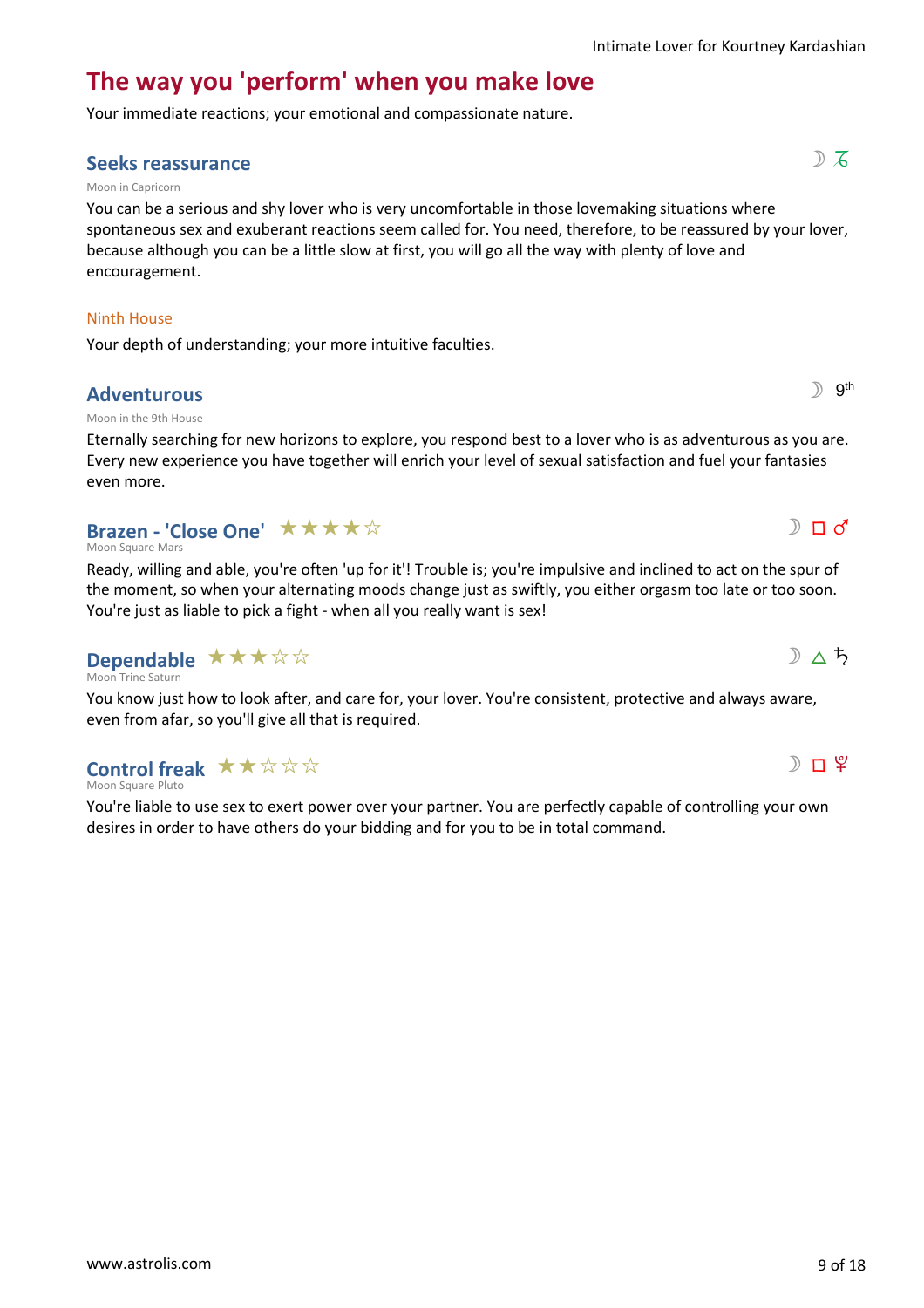$\overline{2}$  12<sup>th</sup>

 $\Phi$  d  $\Phi$ 

 $\sqrt{4}$   $\Delta$  4

# **Kourtney's thoughts and self expression when making love**

Communication skills; how you think and receive information from others.

## **Spontaneous** d 1

#### Mercury in Aries

You are a fast thinker who makes love spontaneously, indulging in activities that can be a lot of fun. Your desires are clear-cut and you don't elaborate much on your sexual technique; never lingering too long you make your mark and then move on. Try to develop your fantasies more - and don't leave your partner behind!

#### Twelfth House

Forces that are beyond your control; a higher power or ideal.

## **Thought provoking**

#### Mercury in the 12th House

Conveying your needs can sometimes be a problem, but body language can save the day. Privacy is of paramount importance to you and will not be given up easily. Your penetrating depths of understanding, and fearlessness of consequences, are how you learn and grow as a lover.

## **Panache ★★☆☆☆**

Mercury Conjunction Venus

You have exceptionally good taste and are more than adequately able to express your desires. Imaginative and refined when it comes to sex, you're pleasing on the eye with a stylishness well suited to sizzling situations.

## Limitless - 'Close One' ★★★★★

Mercury Trine Jupiter

You have a boundless imagination that is capable of positive and determined action. You're likely to be sensible about what's suitable to indulge in - but also open to all suggestions.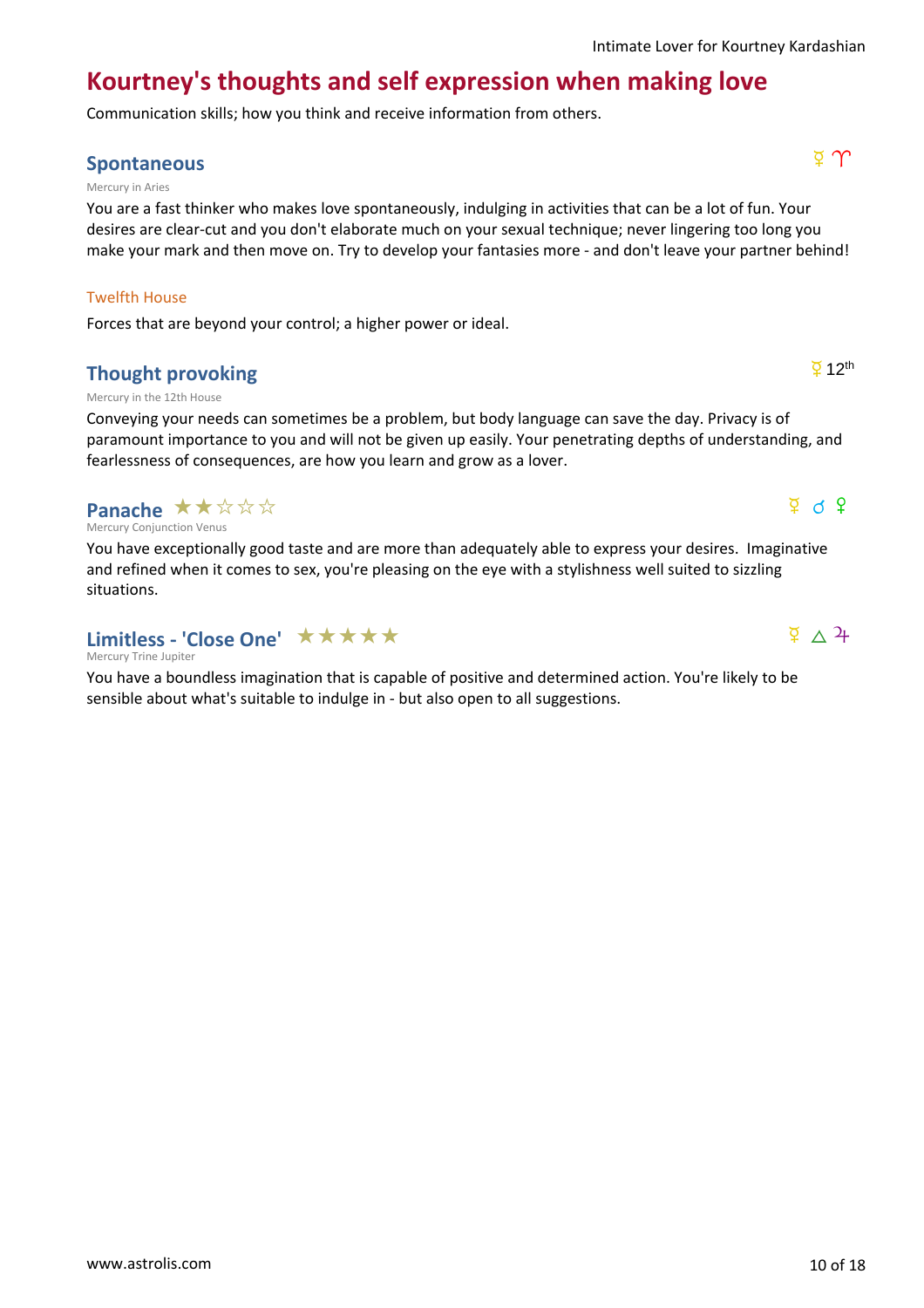## **What you value and need most**

How you express your emotions within personal relationships.

## **Fusion**  $\qquad \qquad \qquad$   $\qquad \qquad$   $\qquad \qquad$   $\qquad \qquad$   $\qquad \qquad$   $\qquad \qquad$   $\qquad \qquad$   $\qquad \qquad$   $\qquad \qquad$   $\qquad \qquad$   $\qquad \qquad$   $\qquad \qquad$   $\qquad \qquad$   $\qquad \qquad$   $\qquad \qquad$   $\qquad \qquad$   $\qquad \qquad$   $\qquad \qquad$   $\qquad \qquad$   $\qquad \qquad$   $\qquad \qquad$   $\qquad \qquad$   $\qquad \qquad$   $\$

#### Venus in Pisces

You are likely to treasure the unspoken link with your lover. You desire to melt into one with your partner, experiencing this as an uplifting revelation. You are totally unselfish, giving your all - and you want this to be reciprocated. You will thrive on fantasies about your lover, which leads to the arousal of your unbounded imagination and desires.

#### Twelfth House

Forces that are beyond your control; a higher power or ideal.

#### **Mysterious**

#### Venus in the 12th House

Your true desires are a mystery; time and care is needed before committing to a love affair. You enjoy privacy in order to explore the boundless depths of passion, love, pain, anguish and torment that for you, somehow, are exquisitely merged. You're drawn to secret affairs but you shouldn't take them too seriously.

## **Insatiable ★★☆☆☆**

Venus Trine Jupiter

Venus Square Neptune

**Unclear ★★★☆☆** 

You hunger for more, take part regardless and have an 'anything goes' attitude. You're very positive about sex, know what is acceptable and enjoy it whenever possible.

#### Venus Trine Uranus Extraordinary  $\star \star \star \star \star$

You have an unusual, far-ranging desire accompanied by a good sense of the limits of what's reasonable. There is also a strong craving for anything new or unconventional that can be enjoyed.

Your vague fantasies are not easy to achieve and your lack of clarity, or unrealism, inevitably results in dissatisfaction. It is difficult for you to focus on, and bring about, your desires.

## $f \Box \Psi$

 $9 \triangle H$ 

## $9 \wedge 4$

 $912$ <sup>th</sup>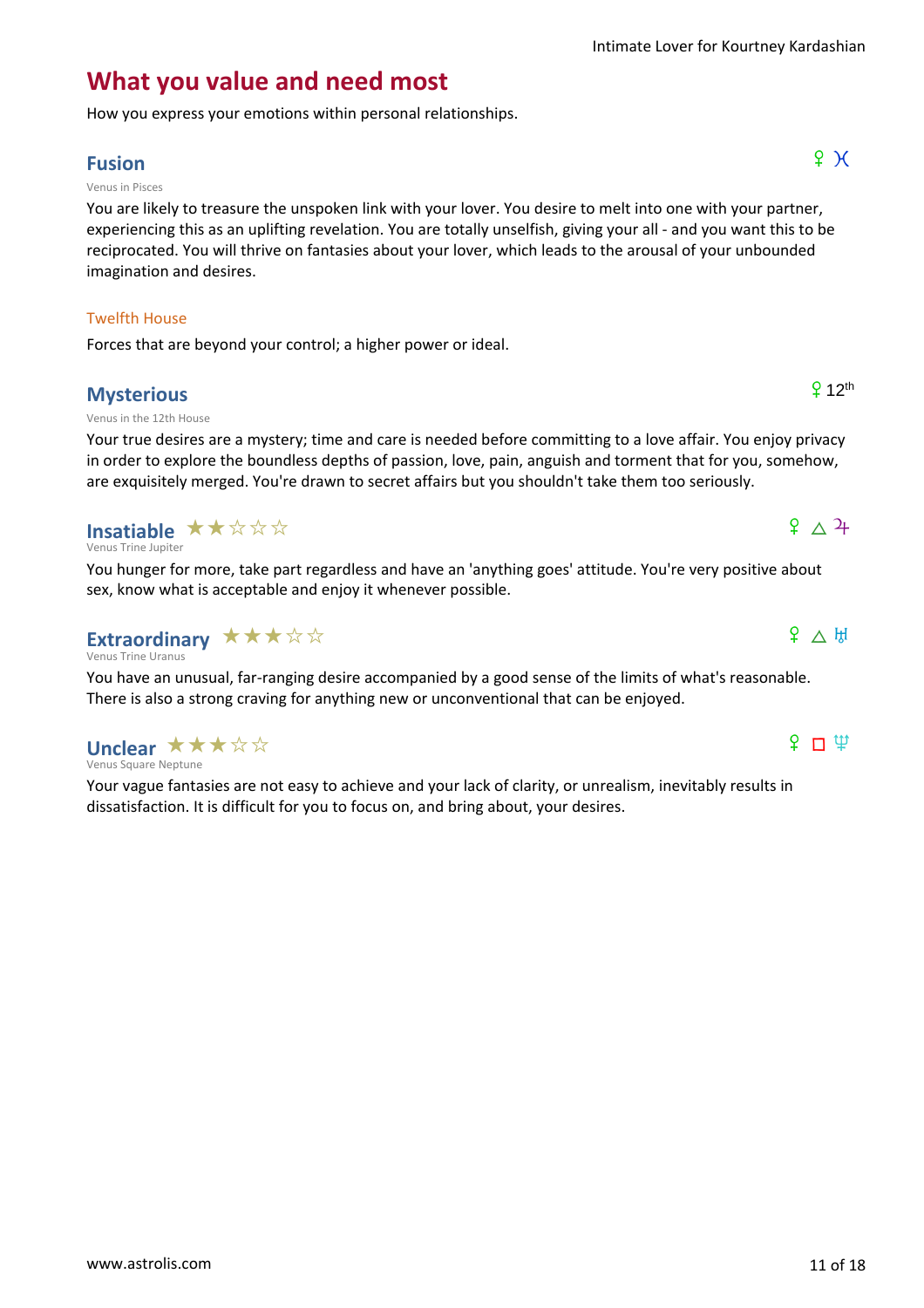## **The driving force of Kourtney's sexuality**

Your sex drive and stamina and the way you assert yourself and express your desires.

## **Energetic** g1

#### Mars in Aries

You are a lover who is good at making speedy and decisive moves. You have a highly intense energy level, which can spurt rather hot and quickly, but you can just as easily fade as fast as you came. You are very easily aroused and can be just as easily satisfied. You need to practise slowing down so you can give your partner the full measure of lingering satisfaction that is yours to give them. If you cannot do it the first time, save some in reserve for next time you make love to them - and make it soon!

#### Twelfth House

Forces that are beyond your control; a higher power or ideal.

#### **Intensity**

Mars in the 12th House

Sexual energy such as yours is difficult to come to grips with. You have an indefinable urge to find true sexual gratification that seems impossible to achieve, but which should, eventually, be well worth the wait. It is of paramount importance that you take great care when exploring the uncharted realms and unfamiliar territory in search of the rewarding experiences you seek.

Mars Quincunx Saturn Inhibited  $\star \star \; \star \; \star \; \star$ 

You need to have belief and confidence in your ability to succeed and persevere with your tendency to give up too soon. You must make up your mind about what it is that you desire and then go for it.



 $d^12$ <sup>th</sup>

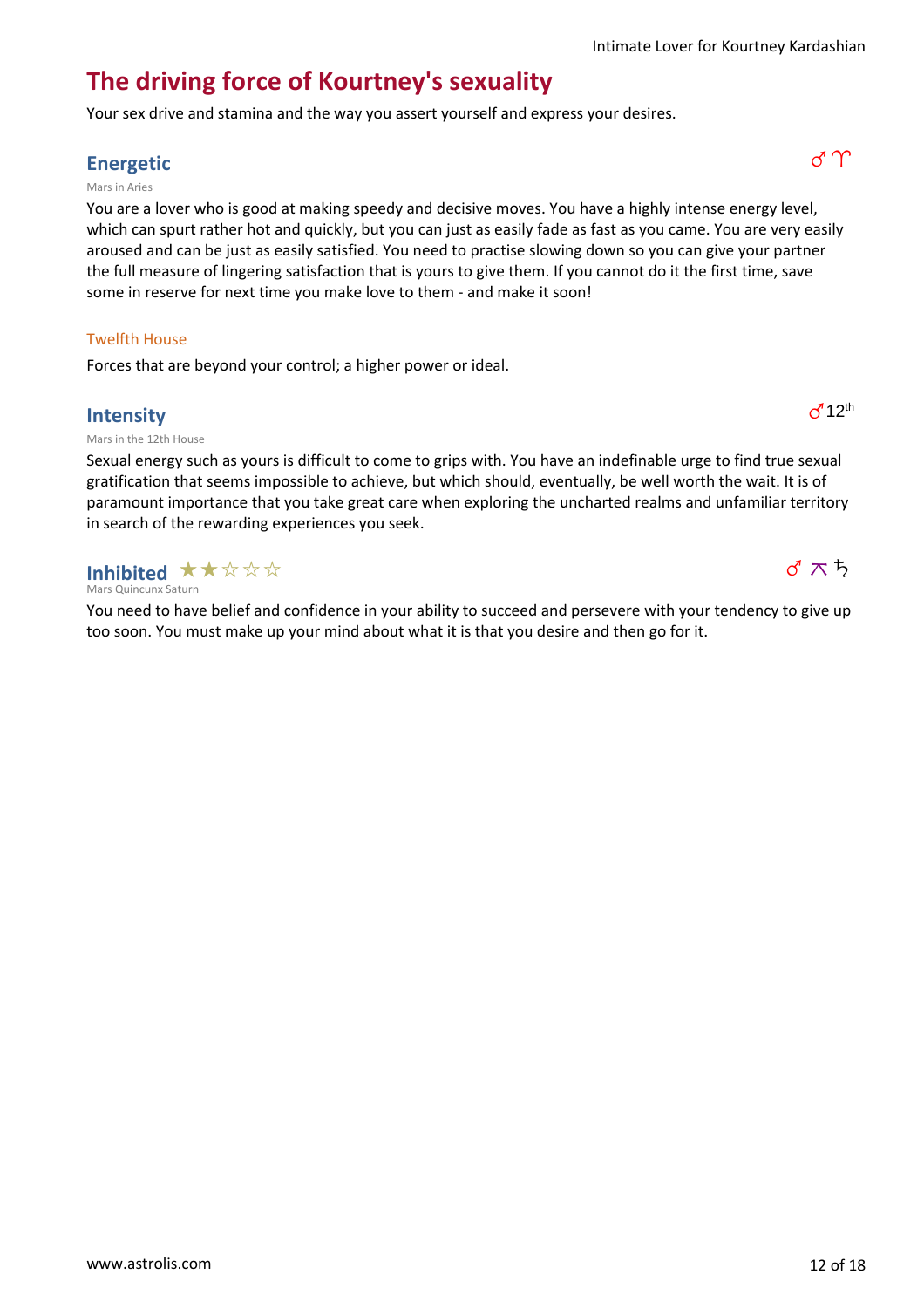## **Kourtney's capacity and desire for lovemaking**

Your sense of fun, optimism, generosity and what you believe in most.

## **Penetrating**  $469$

#### Jupiter in Cancer

You can be a passionate and steamy lover. You tend to be protective towards your partner and require penetration in perfect privacy. When away from outside interference you can get to ecstatically high levels of sexual arousal. This passionate intensity inevitably leads to melting and all-consuming intimacy with your lover, which leaves you unavoidably and unbearably undone, with all known barriers blown away - totally spent!

#### Fourth House

Deep inner feelings and habits.

#### **Big hearted**

#### Jupiter in the 4th House

You create an ample, loving environment to please partners and achieve your secret dream. The existence of a secure home enables love fantasies to grow and enthusiasm for an intimate life to become a reality.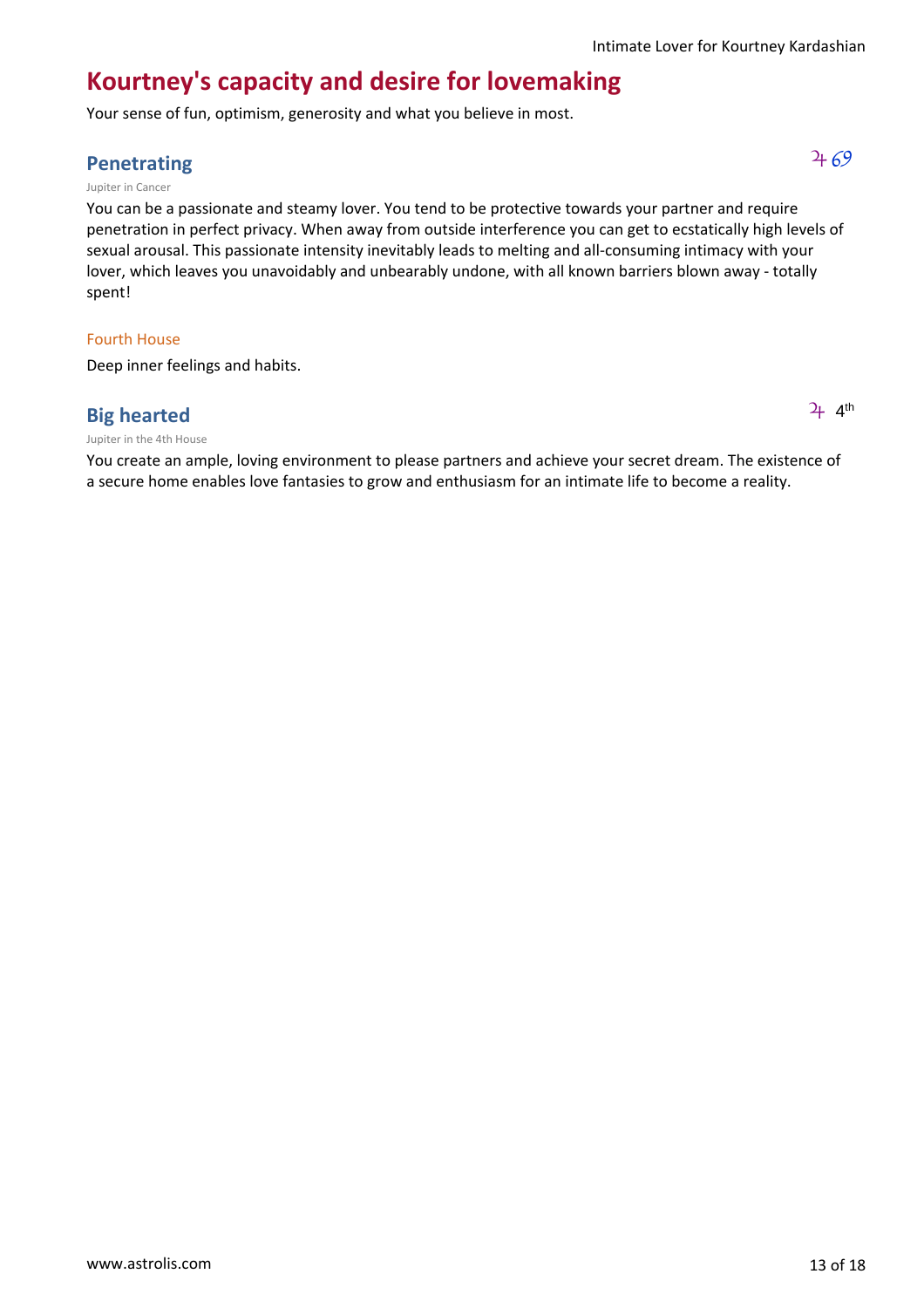## **Awkwardness or inhibitions**

Your sense of responsibility and lessons you have to learn.

## Disapproving ちゅうしゃ しょうしょう しょうしょう しょうしょう しょうしょう しょうしょう しょうしょう しょうしょう しょうしょう しょうしょう しょうしょう

#### Saturn in Virgo

Your love life must be orderly, practical and full of familiar routines in order for you to feel comfortable with yourself. Be careful, however, not to let 'order' become the be-all and end-all, or you may become cold, crass and unfeeling. You are very critical of yourself and others, indeed at times quite disapproving. Try to relax a bit and allow yourself the freedom to fail once in a while.

#### Fifth House

Where you express yourself freely and without inhibition.

#### **Sex is serious**

#### Saturn in the 5th House

For you, sex is a serious matter and not something to be taken lightly. Perfection is the only thing that will do and intensity is your pleasure principle. Try to lighten up a little, don't be so demanding - more spontaneity could bring enjoyment to you both.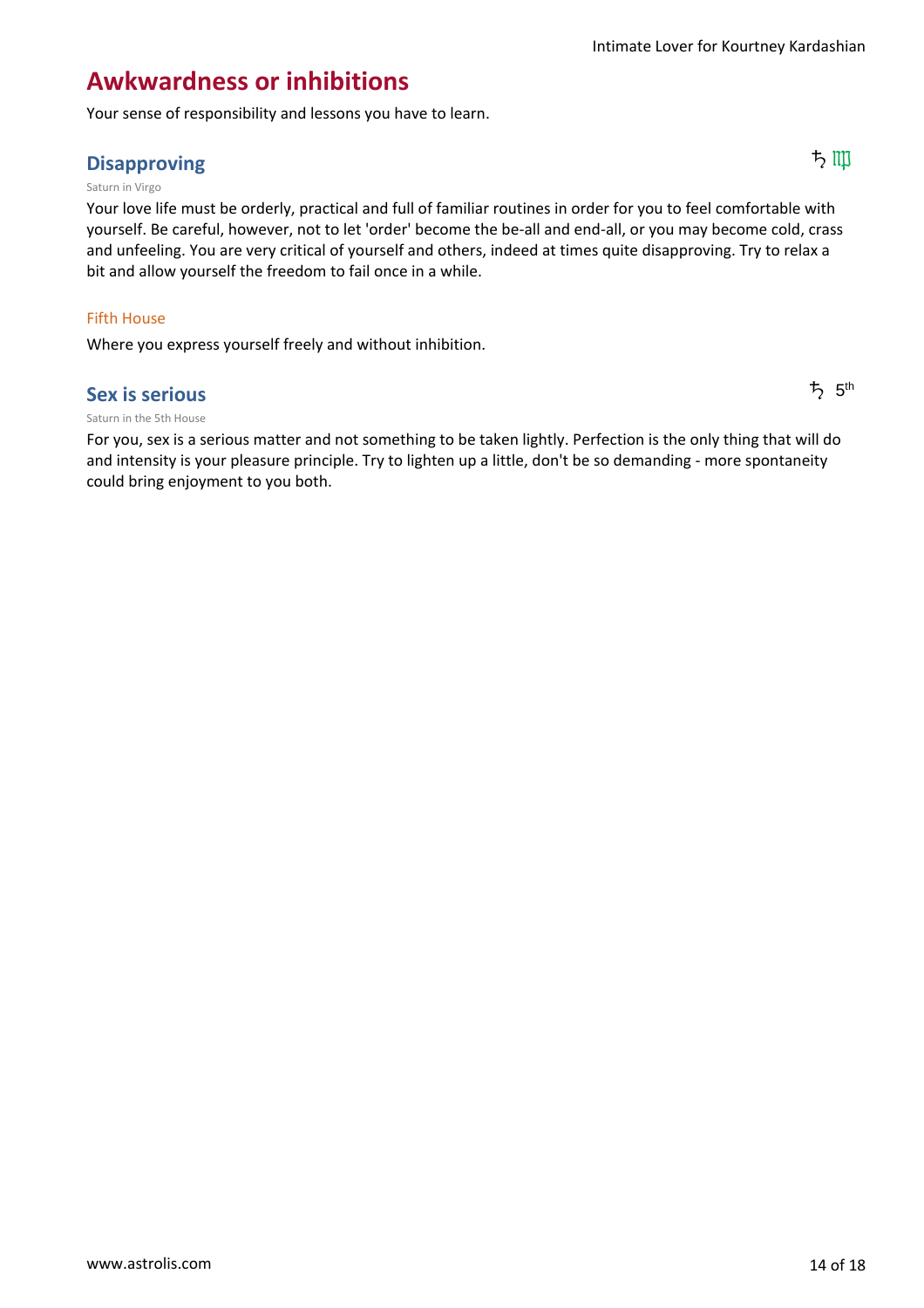## **Inventiveness and spontaneity**

Your imagination, initiative and ingenuity.

## **Enlightened** Enlightened

#### Uranus in Scorpio

Explores the mysterious depths of sexuality and is able to experiment without fear of consequences. Honestly confronting your inner feelings will be an enlightening and rewarding experience.

#### Seventh House

How you express yourself in your relationships and the qualities you look for in others.

#### **Impulsive**

**H** 7<sup>th</sup>

 $H \times \mathfrak{P}$ 

#### Uranus in the 7th House

You crave creative expression; especially with unusual partners who may be interested in way out sexual experiments and can be liable to go through unexpected break ups with all the accompanying upset and turmoil. You should think twice before hastily ending a relationship when all that's needed is a little breathing space.

## **Leading question - 'Close One'** ★★★★☆

#### Uranus Semisextile Neptune

A heady mixture of love and being 'under the influence' of a lover's powerful charms that leads to spiritual union. Sex is another matter - and may not be what this is about.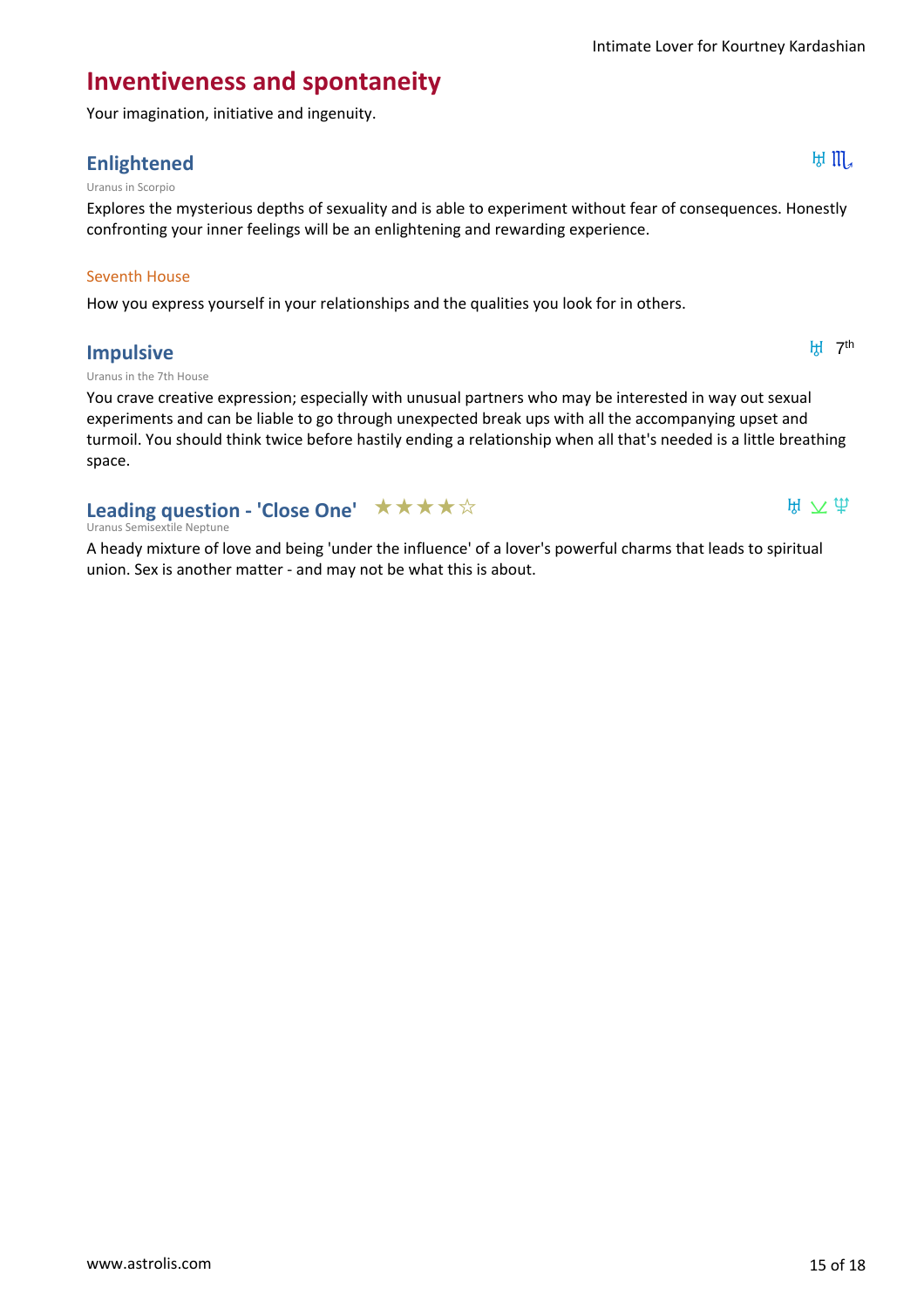th 8<sup>th</sup>

 $\Psi$   $\star$   $\Psi$ 

## **Dreams, fantasies and imagination**

Reveals your inner ideals, expectations and creativity.

## **Opinions**  $\Psi \times$

Neptune in Sagittarius

Your opinions about what is an ideal relationship may be clouded. You imagine it should be straightforward and uncomplicated. Rather than expect others to automatically fit your norm, seek those who actually do.

#### Eighth House

Relationships where you relate to others on a deeper, more emotional level.

#### **Enduring passion**

Neptune in the 8th House

You seek lasting passion and are willing to expend a great deal of time and energy on understanding both yourself, and your partner's, innermost motivations, feelings and desires. You may imagine more than is actual reality as fantasies cloud your powers of discernment.

## **Certainty ★★☆☆☆**

Neptune Sextile Pluto

An unrelenting inner energy stimulates fantasy from one phase to the next. Satisfaction is not in the act itself, but in powerful belief.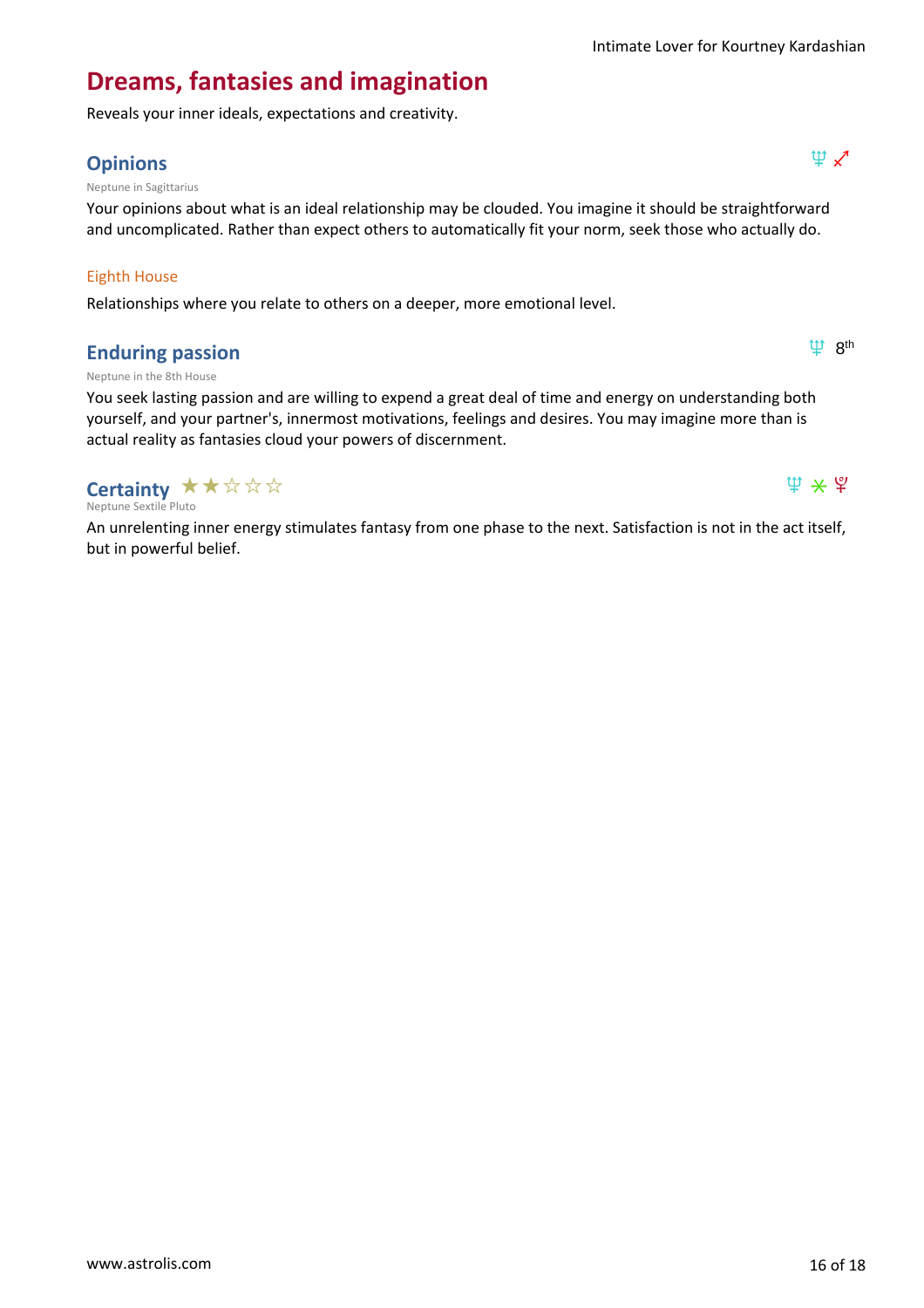## **Unconscious depths and intensity**

What motivates you.

## **Transformer** ; 7

#### Pluto in Libra

You are part of a generation unable to accept things as they are. Intent on improving the equality between the sexes, you will not be content until changes are brought about - regardless of the upheaval that this entails.

#### Sixth House

The interaction of your mind and body.

#### **Breaking rules**

#### Pluto in the 6th House

Well acquainted with the conventions of good sex and expert at giving your lover pleasure, you will expect them to do specific things for you in return. Dare to play at breaking the rules now and again for sexual pleasure to be further enhanced between you.



 $94$   $6<sup>th</sup>$